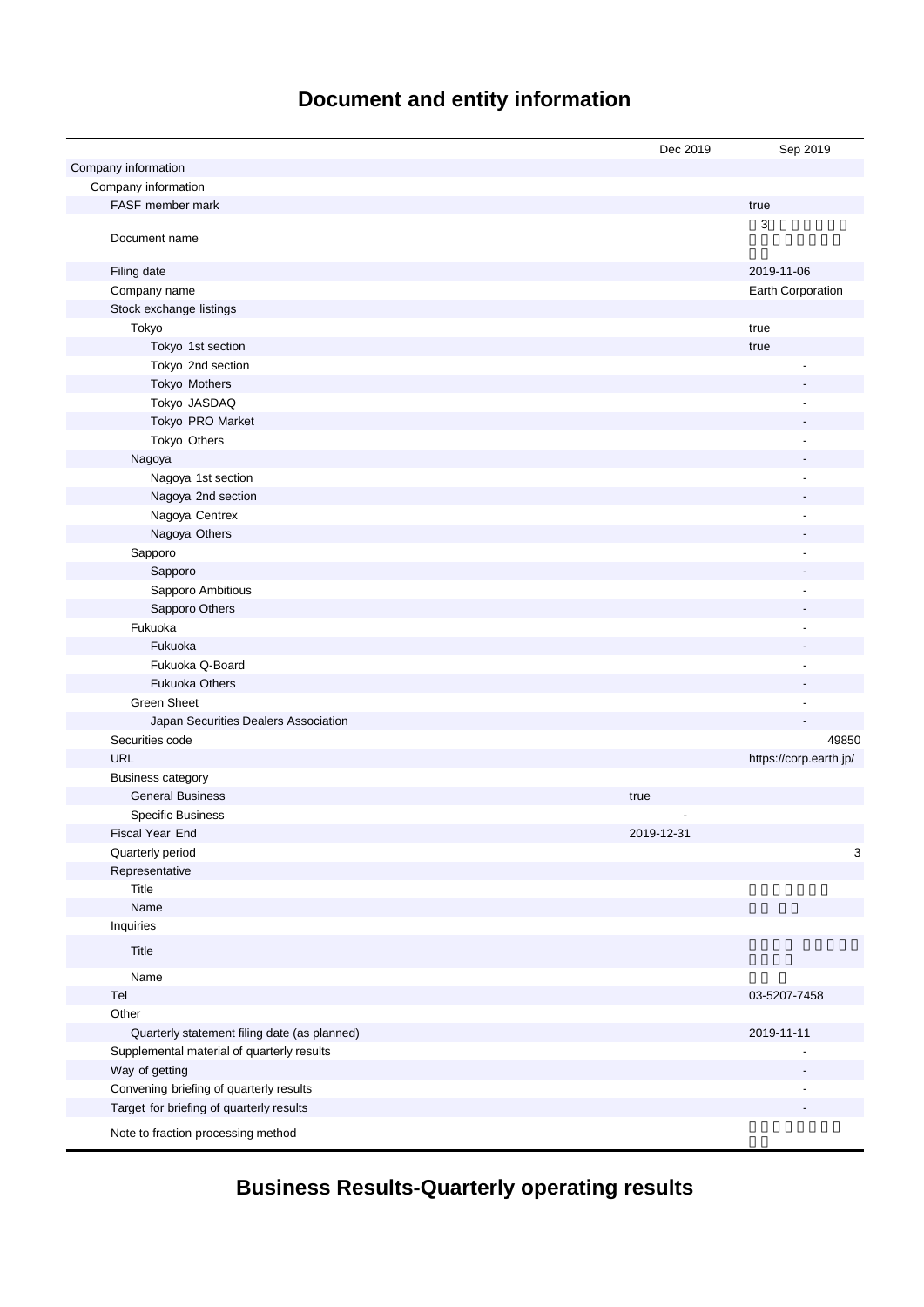|                                                    | Sep 2019 | Sep 2018 |
|----------------------------------------------------|----------|----------|
| Quarterly operating results                        |          |          |
| Quarterly operating results                        |          |          |
| Consolidated operating results                     |          |          |
| Consolidated income statements information         |          |          |
| Net sales                                          |          |          |
| Net sales                                          | 152,800  | 145,608  |
| % change                                           | 4.9      | $-0.3$   |
| Operating profit                                   |          |          |
| Operating profit                                   | 8,834    | 5,951    |
| % change                                           | 48.4     | $-44.0$  |
| Ordinary profit                                    |          |          |
| Ordinary profit                                    | 9,037    | 6,250    |
| % change                                           | 44.6     | $-43.1$  |
| Profit attributable to owners of parent            |          |          |
| Profit attributable to owners of parent            | 5,468    | 3,122    |
| % change                                           | 75.1     | $-53.1$  |
| Note to consolidated income statements information |          |          |
| Comprehensive income                               |          |          |
| Comprehensive income                               | 5,835    | 3,005    |
| Change in comprehensive income                     | 94.1     | $-60.5$  |
| Other consolidated operating results               |          |          |
| Basic earnings per share (Yen)                     | 270.35   | 154.54   |
| Diluted earnings per share (Yen)                   |          |          |
| Note to consolidated operating results             |          |          |
| Note to operating results                          |          |          |

### **Business Results-Quarterly financial positions**

| (in millions of yens)                    |          |          |  |
|------------------------------------------|----------|----------|--|
|                                          | Sep 2019 | Dec 2018 |  |
| Quarterly financial positions            |          |          |  |
| Quarterly financial positions            |          |          |  |
| Consolidated financial positions         |          |          |  |
| Total assets                             | 111,086  | 108,580  |  |
| Net assets                               | 47,686   | 44,372   |  |
| Capital adequacy ratio (%)               | 39.1     | 37.0     |  |
| Note to consolidated financial positions |          |          |  |
| Owner's equity                           | 43,442   | 40,226   |  |
| Note to financial positions              |          |          |  |

### **Business Results-Note to quarterly business results**

|                                        | Sep 2019 |
|----------------------------------------|----------|
| Quarterly note to business results     |          |
| Quarterly note to business results     |          |
| Note to consolidated financial results |          |
| Note to consolidated financial results | -        |

## **Quarterly Dividends**

| (in millions of yens)    |                          |          |                          |
|--------------------------|--------------------------|----------|--------------------------|
|                          | Dec 2019                 | Sep 2019 | Dec 2018                 |
| Quarterly dividends      |                          |          |                          |
| Quarterly dividends      |                          |          |                          |
| <b>Dividends</b>         |                          |          |                          |
| Dividend per share (Yen) |                          |          |                          |
| Dividend per share (Yen) |                          |          |                          |
| First quarter            |                          |          |                          |
| Result                   | $\overline{\phantom{a}}$ |          | $\overline{\phantom{a}}$ |
|                          |                          |          |                          |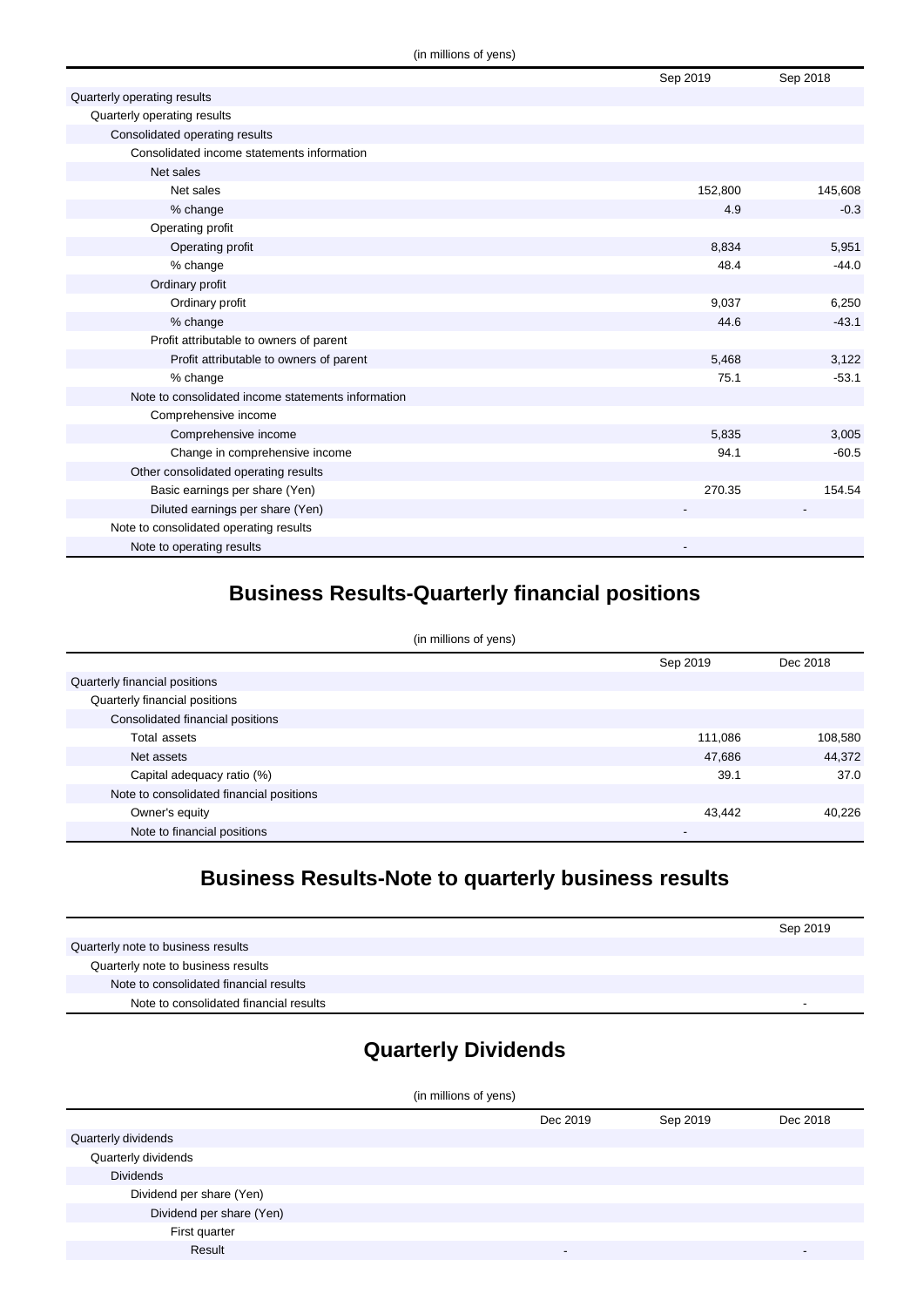| Second quarter                                                         |                          |        |
|------------------------------------------------------------------------|--------------------------|--------|
| Result                                                                 | 0.00                     | 0.00   |
| Third quarter                                                          |                          |        |
| Result                                                                 | ٠                        |        |
| Year end                                                               |                          |        |
| Result                                                                 |                          | 115.00 |
| Forecast                                                               | 100.00                   |        |
| Upper                                                                  |                          |        |
| Lower                                                                  | ٠                        |        |
| Annual                                                                 |                          |        |
| Result                                                                 |                          | 115.00 |
| Forecast                                                               | 100.00                   |        |
| Upper                                                                  | $\overline{\phantom{a}}$ |        |
| Lower                                                                  | $\overline{\phantom{a}}$ |        |
| Correction of dividend forecast from the most recent dividend forecast |                          |        |
| Correction of dividend forecast from the most recent dividend forecast |                          |        |
| Annual                                                                 | $\overline{\phantom{a}}$ |        |
| Note to dividends                                                      |                          |        |
| Note to dividends                                                      |                          |        |
| Annual                                                                 | ٠                        |        |

## **Quarterly Forecasts**

(in millions of yens)

|                                         | Dec 2019                                             |
|-----------------------------------------|------------------------------------------------------|
| Quarterly forecasts                     |                                                      |
| Quarterly forecasts                     |                                                      |
| Title for forecasts                     | 3.2019<br>12<br>2019<br>$1 \quad 1$<br>2019 12<br>31 |
| Preamble to consolidated forecasts      |                                                      |
| Preamble to forecasts                   |                                                      |
| Main table of consolidated forecasts    |                                                      |
| Net sales                               |                                                      |
| Net sales                               |                                                      |
| Forecast                                | 186,500                                              |
| Upper                                   |                                                      |
| Lower                                   |                                                      |
| % change                                |                                                      |
| Forecast                                | 3.0                                                  |
| Upper                                   |                                                      |
| Lower                                   |                                                      |
| Operating profit                        |                                                      |
| Operating profit                        |                                                      |
| Forecast                                | 2,400                                                |
| Upper                                   |                                                      |
| Lower                                   |                                                      |
| % change                                |                                                      |
| Forecast                                | 131.5                                                |
| Upper                                   | $\overline{a}$                                       |
| Lower                                   | $\blacksquare$                                       |
| Ordinary profit                         |                                                      |
| Ordinary profit                         |                                                      |
| Forecast                                | 2,800                                                |
| Upper                                   |                                                      |
| Lower                                   |                                                      |
| % change                                |                                                      |
| Forecast                                | 102.5                                                |
| Upper                                   |                                                      |
| Lower                                   |                                                      |
| Profit attributable to owners of parent |                                                      |
| Profit attributable to owners of parent |                                                      |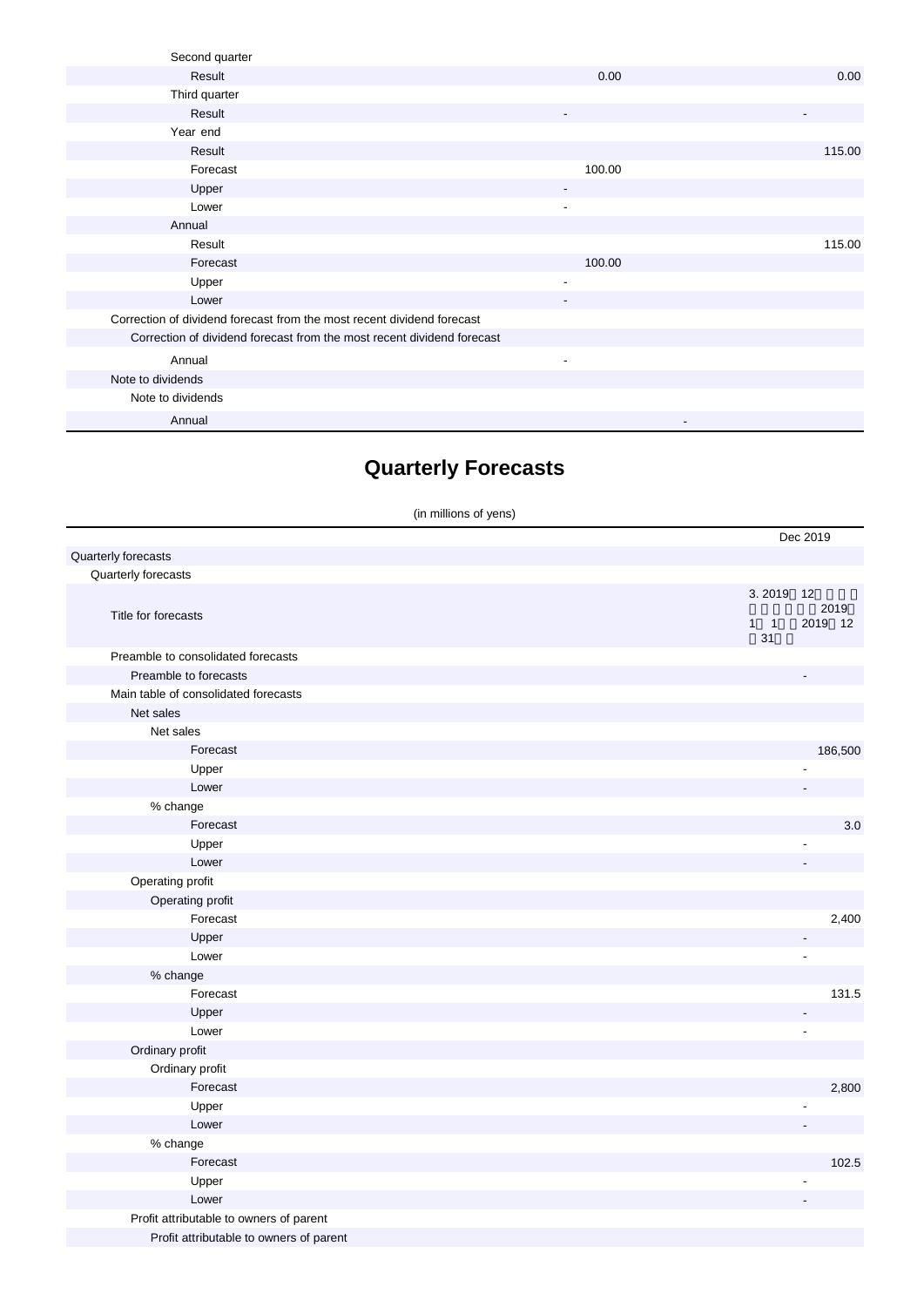| Forecast                                                                 | 500                      |
|--------------------------------------------------------------------------|--------------------------|
| Upper                                                                    | $\overline{\phantom{a}}$ |
| Lower                                                                    | $\overline{\phantom{a}}$ |
| % change                                                                 |                          |
| Forecast                                                                 |                          |
| Upper                                                                    |                          |
| Lower                                                                    |                          |
| Basic earnings per share (Yen)                                           |                          |
| Basic earnings per share (Yen)                                           |                          |
| Forecast                                                                 | 24.73                    |
| Upper                                                                    |                          |
| Lower                                                                    | $\overline{\phantom{a}}$ |
| Note to consolidated forecasts                                           |                          |
| Note to forecasts                                                        | $\overline{\phantom{a}}$ |
| Correction of financial forecast from the most recent financial forecast |                          |
| Correction of financial forecast from the most recent financial forecast |                          |
| Forecast                                                                 |                          |

#### **Notes, Quarterly-Material changes in subsidiaries during this period changes in scope of consolidations resulting from change in subsidiaries**

|                                                                                                                                   | Sep 2019 |
|-----------------------------------------------------------------------------------------------------------------------------------|----------|
| Material changes in subsidiaries during this period (Changes in scope of<br>consolidations resulting from change is subsidiaries) |          |
| Material changes in subsidiaries during this period (Changes in scope of<br>consolidations resulting from change is subsidiaries) |          |
| <b>Others</b>                                                                                                                     |          |
| Material changes in subsidiaries during this period (Changes in scope<br>of consolidations resulting from change is subsidiaries) |          |
| Material changes in subsidiaries during this period (Changes in<br>scope of consolidations resulting from change is subsidiaries) |          |
| Number of subsidiaries newly consolidated                                                                                         |          |
| Name of subsidiaries newly consolidated                                                                                           |          |
| Number of subsidiaries excluded from consolidation                                                                                |          |
| Name of subsidiaries excluded from consolidation                                                                                  |          |
| Note to material changes in subsidiaries during this period                                                                       |          |
| Note to material changes in subsidiaries during this period                                                                       |          |

### **Notes, Quarterly-Applying of specific accounting of the consolidated quarterly financial statements**

|                                                                                               | Sep 2019 |
|-----------------------------------------------------------------------------------------------|----------|
| Applying of specific accounting of the consolidated quarterly financial statements            |          |
| Applying of specific accounting of the consolidated quarterly financial<br>statements         |          |
| <b>Others</b>                                                                                 |          |
| Applying of specific accounting of the consolidated quarterly financial<br>statements         |          |
| Applying of specific accounting of the consolidated quarterly<br>financial statements         |          |
| Note to applying of specific accounting of the consolidated quarterly<br>financial statements |          |
| Note to applying of specific accounting of the consolidated<br>quarterly financial statements |          |

#### **Notes, Quarterly-Changes in accounting policies and accounting estimates retrospective restatement**